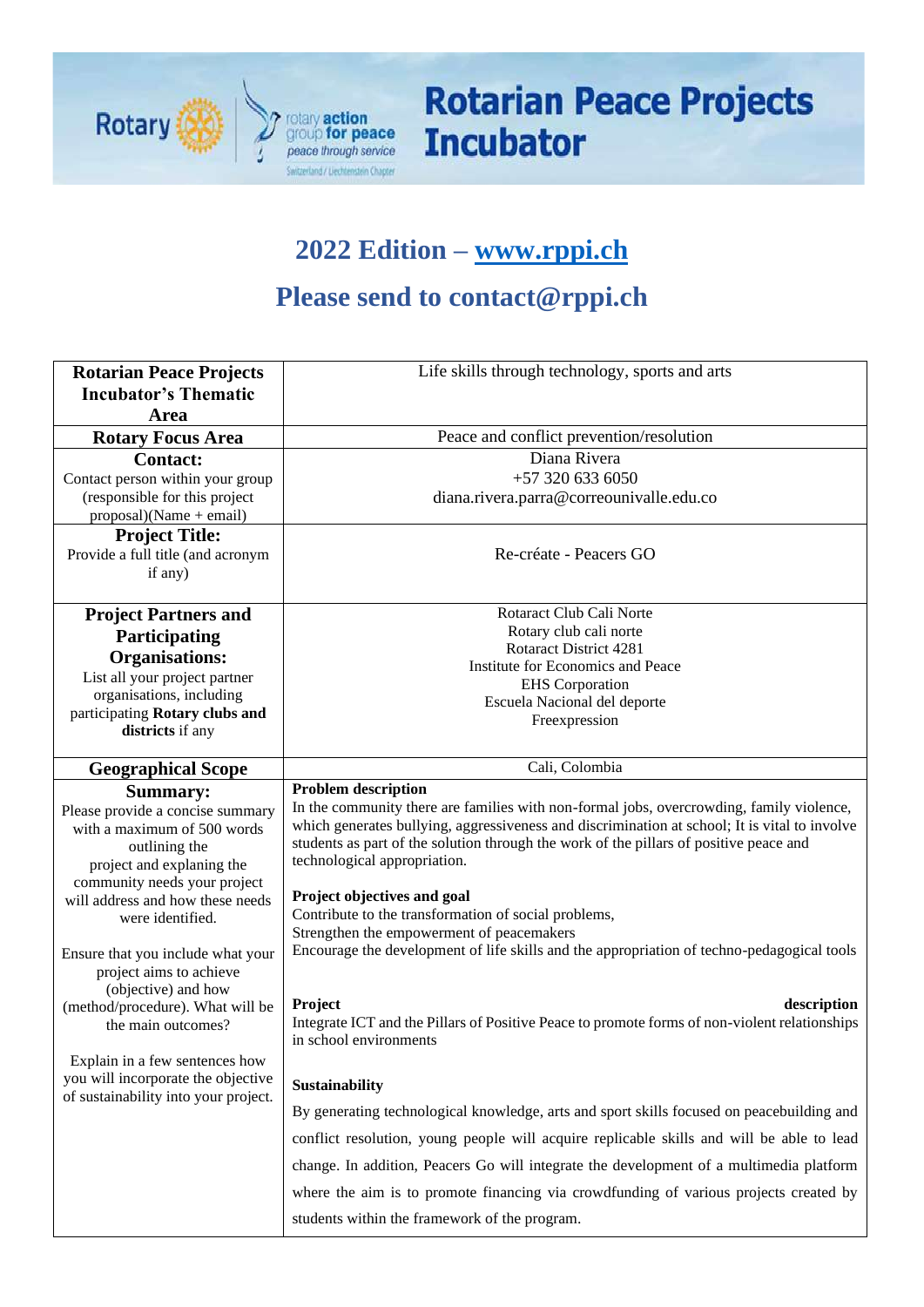| <b>Beneficiaries:</b><br>Who are the beneficiares? Please<br>include the estimated number of<br>direct beneficiaries | 180 | students,              | 20 | guardians, | 10 | teachers |
|----------------------------------------------------------------------------------------------------------------------|-----|------------------------|----|------------|----|----------|
| <b>Project Period</b>                                                                                                |     | June 2022 to june 2023 |    |            |    |          |

#### **Project Timeline:**

| <b>Activities</b>                      | Ju | Jul | Ago | <b>Sept</b> | Oct | <b>Nov</b> | Dic | Jan | Feb | Mar | Ap | <b>May</b> | Jun |
|----------------------------------------|----|-----|-----|-------------|-----|------------|-----|-----|-----|-----|----|------------|-----|
|                                        | n  |     |     |             |     |            |     |     |     |     | r  |            |     |
| Initial evaluation of                  |    |     |     |             |     |            |     |     |     |     |    |            |     |
| attitudes, skills and                  |    |     |     |             |     |            |     |     |     |     |    |            |     |
| perceptions of the                     |    |     |     |             |     |            |     |     |     |     |    |            |     |
| participants in sports, art            |    |     |     |             |     |            |     |     |     |     |    |            |     |
| and technology                         |    |     |     |             |     |            |     |     |     |     |    |            |     |
| Design a playful-                      |    |     |     |             |     |            |     |     |     |     |    |            |     |
| digital program to                     |    |     |     |             |     |            |     |     |     |     |    |            |     |
| implement positive                     |    |     |     |             |     |            |     |     |     |     |    |            |     |
| peace based on the                     |    |     |     |             |     |            |     |     |     |     |    |            |     |
| results of the                         |    |     |     |             |     |            |     |     |     |     |    |            |     |
| evaluation in sports, art              |    |     |     |             |     |            |     |     |     |     |    |            |     |
| and technology.                        |    |     |     |             |     |            |     |     |     |     |    |            |     |
| Equip a school with                    |    |     |     |             |     |            |     |     |     |     |    |            |     |
| computers, sport, arts                 |    |     |     |             |     |            |     |     |     |     |    |            |     |
| and theater materials.                 |    |     |     |             |     |            |     |     |     |     |    |            |     |
| Certificate of equipment               |    |     |     |             |     |            |     |     |     |     |    |            |     |
| delivery, care and use                 |    |     |     |             |     |            |     |     |     |     |    |            |     |
| commitments.                           |    |     |     |             |     |            |     |     |     |     |    |            |     |
| Begin training on the use              |    |     |     |             |     |            |     |     |     |     |    |            |     |
| of equipment<br>Train the staff of the |    |     |     |             |     |            |     |     |     |     |    |            |     |
| educational institution so             |    |     |     |             |     |            |     |     |     |     |    |            |     |
| that they can acquire and              |    |     |     |             |     |            |     |     |     |     |    |            |     |
| promote the pillars                    |    |     |     |             |     |            |     |     |     |     |    |            |     |
| positive peace.                        |    |     |     |             |     |            |     |     |     |     |    |            |     |
|                                        |    |     |     |             |     |            |     |     |     |     |    |            |     |
| Develop virtual classes                |    |     |     |             |     |            |     |     |     |     |    |            |     |
| on peace and conflict                  |    |     |     |             |     |            |     |     |     |     |    |            |     |
| resolution, introducing                |    |     |     |             |     |            |     |     |     |     |    |            |     |
| skills in systems                      |    |     |     |             |     |            |     |     |     |     |    |            |     |
| Develop artistic and                   |    |     |     |             |     |            |     |     |     |     |    |            |     |
| sports classes that                    |    |     |     |             |     |            |     |     |     |     |    |            |     |
| reinforce peace and                    |    |     |     |             |     |            |     |     |     |     |    |            |     |
| conflict resolution.                   |    |     |     |             |     |            |     |     |     |     |    |            |     |
| Apply virtual surveys to               |    |     |     |             |     |            |     |     |     |     |    |            |     |
| see the impact achieved                |    |     |     |             |     |            |     |     |     |     |    |            |     |
| Second part of de                      |    |     |     |             |     |            |     |     |     |     |    |            |     |
| playful-digital                        |    |     |     |             |     |            |     |     |     |     |    |            |     |
| program to implement                   |    |     |     |             |     |            |     |     |     |     |    |            |     |
| positive peace based                   |    |     |     |             |     |            |     |     |     |     |    |            |     |
| on the results of the                  |    |     |     |             |     |            |     |     |     |     |    |            |     |
| impact achieved                        |    |     |     |             |     |            |     |     |     |     |    |            |     |